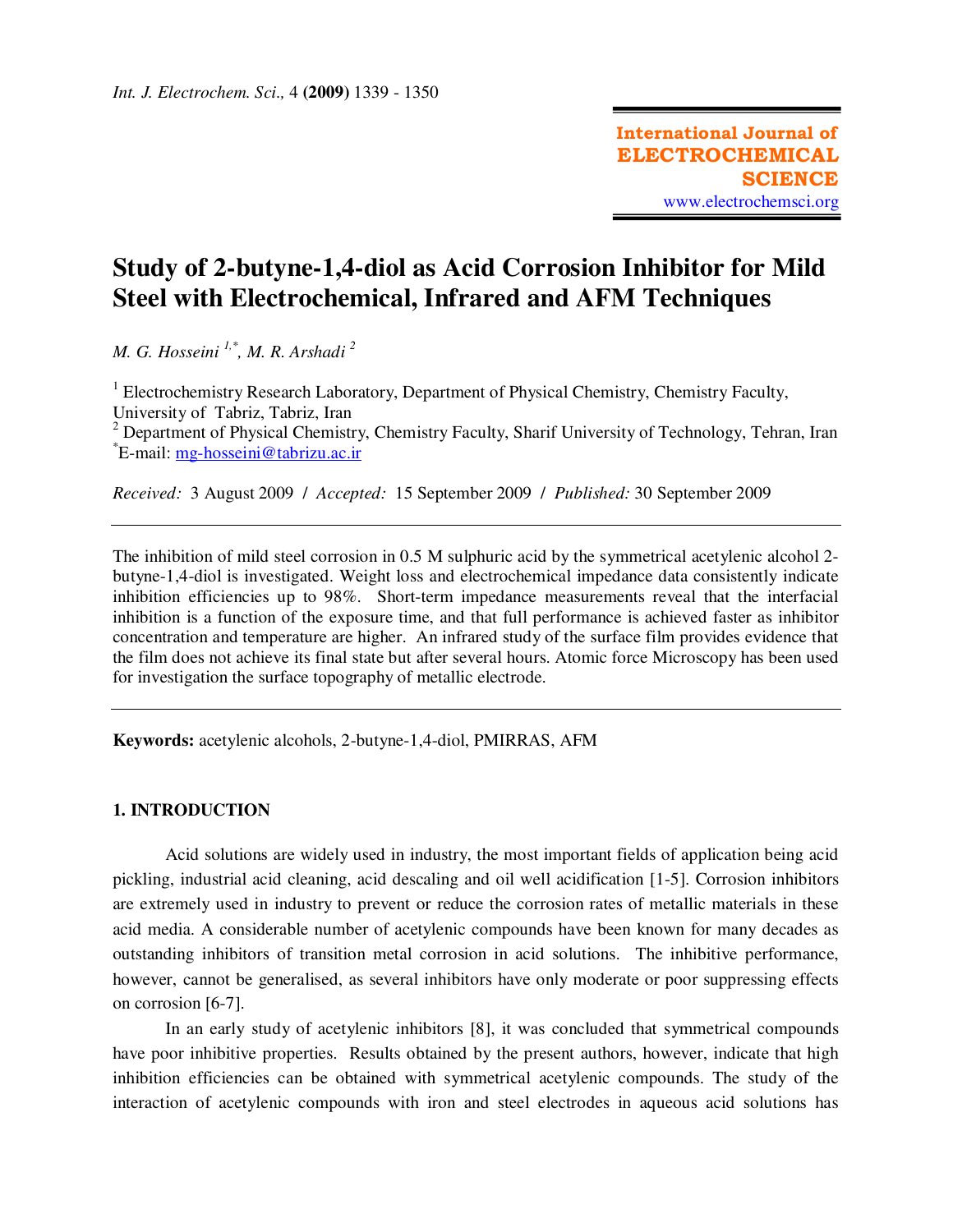received increasing interest in respect to the development of efficient corrosion inhibitors. Their effectiveness has been interpreted as due to chemisorptions and subsequent polymerization leading to the formation of barrier-type protective layers. The mechanism of the adsorption of these molecules and structures of the polymeric layers formed are not yet understood. Data available for comparison are limited as most published results refer to hydrochloric acid solutions, in which the acetylenic inhibitor is believed to benefit especially from the presence of specifically adsorbed chloride ions [9]. A different mechanism for the inhibition in sulphuric acid media can thus be anticipated.

Specially, the inhibition of propargyl alcohol (PA), one of the acetylenic alcohols, has been investigated extensively [10-16]. The decisive role of triple bonds of acetylenic alcohol molecules due to the p-electrons interaction with the metallic surfaces is generally accepted. Recently the inhibition properties of 2-butyn-1-ol, on the austenitic chromium–nickel surface [16] and 2-butyne 1-4 diol [11- 14 , 17] on mild steel in sulfuric acid solutions have been investigated.

In this work, the inhibitive properties of the acetylenic alcohol 2-butyne-1, 4-diol (BD) are investigated for mild steel corrosion in sulphuric acid solution. Corrosion rate data from weight loss and electrochemical impedance measurements are combined with infrared observations of the surface film. Atomic force Microscopy has been used for investigation of the surface topography of metallic electrode.

## **2. EXPERIMENTAL PART**

#### *2.1. Materials*

For weight loss measurements, mild steel specimens with the composition (in weight%) C  $0.01$ , Si 0.35, P 0.018, Cr 0.04, Mo 0.03, Ni 0.017, Cu 0.02, Al 0.06 and Fe (balance) and dimensions 1×15×15 mm were used. The samples were polished to mirror finish using emery paper followed by aqueous alumina suspensions with particle sizes decreasing down to 0.05 µm, degreased by sonication in analytical reagent grade ethanol, and blown dry with nitrogen. Perfectly uniform wetability with water after this treatment was considered as a good indication for surface cleanliness. For electrochemical impedance studies, the metal was embedded in epoxy resin to expose a geometrical surface area of 1 cm<sup>2</sup> to the electrolyte. Prior to these measurements, the exposed surface was pretreated in the same manner as for weight loss experiments. All experiments were carried out under thermostatic conditions between 25 and 50  $\textdegree C$  ( $\pm$  0.5  $\textdegree C$ ), while the electrolyte solutions being in equilibrium with the atmosphere (*i.e*. aerated solutions). All purchased chemicals were of reagent grade (Merck, Aldrich) used without further purification, and twice-distilled water was used throughout.

## *2.2. Weight loss measurements*

Gravimetric corrosion measurements were carried out according to the ASTM standard procedure described in [18]. In brief, mild steel specimens in triplicate were immersed for 6 hours in 100 mL H2SO4 0.5 M containing various concentrations of BD. Owing to the high inhibition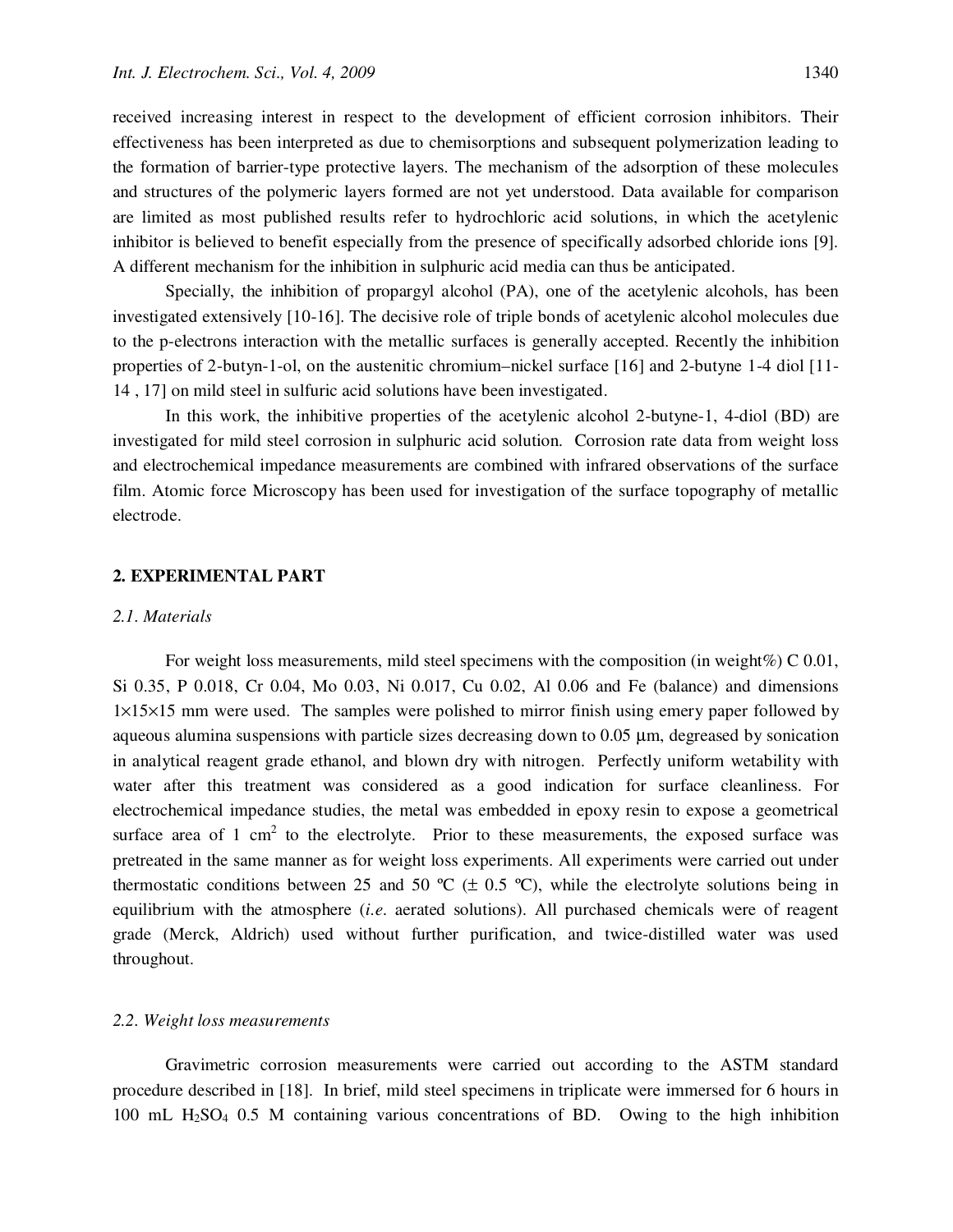efficiencies encountered, a shorter exposure did not allow differentiation between the different cases. The mass of the specimens before and after immersion was determined using an analytical balance accurate to 0.1 mg. In the present study, for the specified experimental conditions, relative differences between replicate experiments were found to be smaller than 5%, indicating good reproducibility. For further data processing, the average of the three replicate values was used.

#### *2.3. Electrochemical impedance*

Impedance measurements were carried out at the open circuit potential  $(E_{\text{ocp}})$ , using a computer-controlled potentiostat (PAR EG&G Model 273A) and frequency response analyser (Solartron Model 1255). In the conventional three-electrode assembly, a Pt foil auxiliary electrode and a saturated calomel reference electrode (SCE) were used.

During preliminary experiments, it was observed that immersion time had a pronounced effect on the obtained impedance spectra, suggesting that the structure of the inhibited metal|electrolyte interface reaches a steady state only after a certain time. Furthermore, the complex plane (Nyquist) diagrams obtained in the presence of BD had a simple semicircular shape, allowing straightforward modelling to a simplified Ershler-Randles equivalent circuit. Both considerations are sufficient arguments to carry out short-term impedance measurements, as introduced by Mertens and Temmerman for the study of developing passivating layers on metal surfaces [19]. In the present case, optimal measuring conditions were met by choosing 13 frequencies, logarithmically spaced between 1 and  $10^4$  Hz, allowing the registration of a spectrum in only about 25 s. A 5 mV peak-to-peak sine wave was employed as the excitation signal.

#### *2.4. Infrared measurements*

Fig. 1 shows the schematic set-up for the polarisation modulation infrared reflection absorption spectroscopy (PM-IRRAS). An FT-IR spectrometer with an evacuable bench (Bruker IFS 66/S) and a liquid nitrogen cooled mercury cadmium telluride (MCT) detector were used for these experiments. PM-IRRAS is ideally suited for recording the spectra of thin films on reflective substrates, but has been used seldom in the corrosion field [20, 21]. In this technique, the polarisation of the IR light is modulated between the s- and p-states at a frequency much higher (typically 100 kHz) than the Fourier frequencies. The differential absorption of s- and p-polarised IR radiation by the thin film on the surface is "coded" at this frequency. A phase-sensitive detector, locked onto the polarisation modulation frequency, directly yields the differential absorption of p- and s-polarised light by the surface layer. The much lower Fourier frequency signals from the interferometer gave the background single-beam spectrum. The PM-IRRAS spectrum is then calculated as the ratio of both.

Highly reflective iron surfaces were exposed to 0.5 M  $H_2SO_4 + 5$  mM BD for time lenghtes ranging between 0.5 and 24 hours. Subsequently, the surfaces were rinsed with water and dried in air, after which the samples were mounted in the PM-IRRAS instrument. Interestingly, we found that PM-IRRAS can also be used to obtain a high quality IR spectrum for the bulk BD. For this purpose, a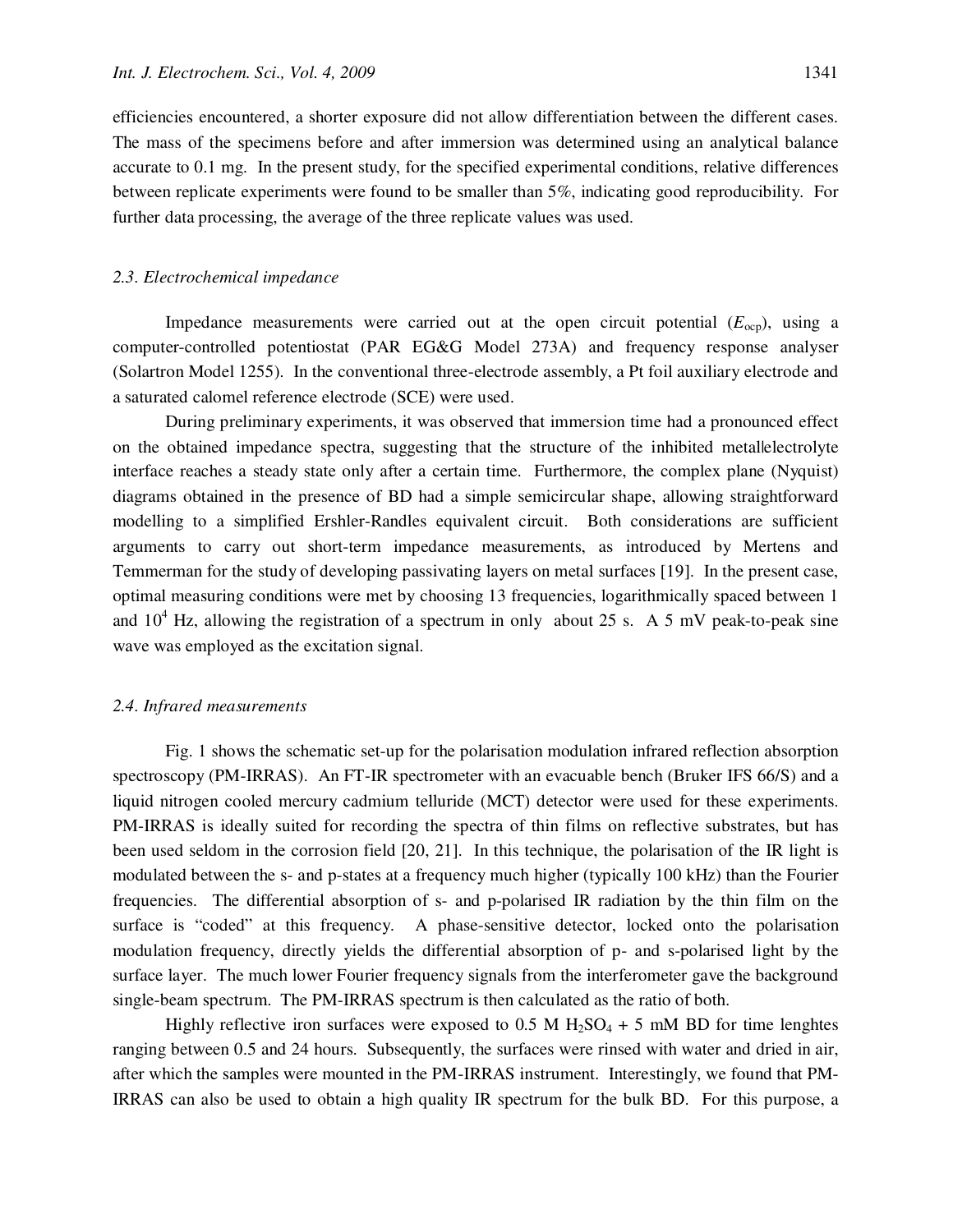droplet of a saturated ethanolic solution of BD was placed on a gold-coated glass slide and allowed to dry, forming a thick film of bulk BD.



**Figure 1.** PM-IRRAS set-up

## *2.5. AFM measurement*

AFM experiments were performed in the standard mode with a commercial AFM Instrument, Molecular Image (Pico Scan). Micro-fabricated Si<sub>3</sub>N<sub>4</sub> pyramidal cantilevers (120 micrometer in length) with integrated  $Si<sub>3</sub>N<sub>4</sub>$  Tips (20-50 nm radius of curvature) were used. The sparing constant of the cantilevers was 0.58 Nm<sup>-1</sup> and the typical force during the measurements was less than 1 nm. First, the sample of Mild steel was mechanically polished with successively finer grades of SIC abrasive paper up to 4000 grade. Then washed with distilled water and acetone after immersion in  $1M H<sub>2</sub>SO<sub>4</sub>$ with and without addition of BD at room temperature for different immersion time, the specimen was cleaned with distilled water , dried with a cold air blaster , and then used for AFM measurements.

#### **3. RESULTS AND DISCUSSION**

#### *3.1. Weight loss measurements*

From the experimental weight loss data, percentage inhibition efficiencies  $\eta_{\%w}$  was calculated in the classical way as follows:

$$
\eta_{\gamma_{\text{sw}}} = \frac{W_0 - W}{W_0} \times 100 \tag{1}
$$

where  $W_0$  and  $W$  are the weight loss observed in the absence, and presence of the inhibitor, respectively. Values of  $\eta_{\%w}$  for all investigated concentrations of BD in 0.5 M H<sub>2</sub>SO<sub>4</sub> at temperatures between 25 and 50 ºC were summarised in Table 1.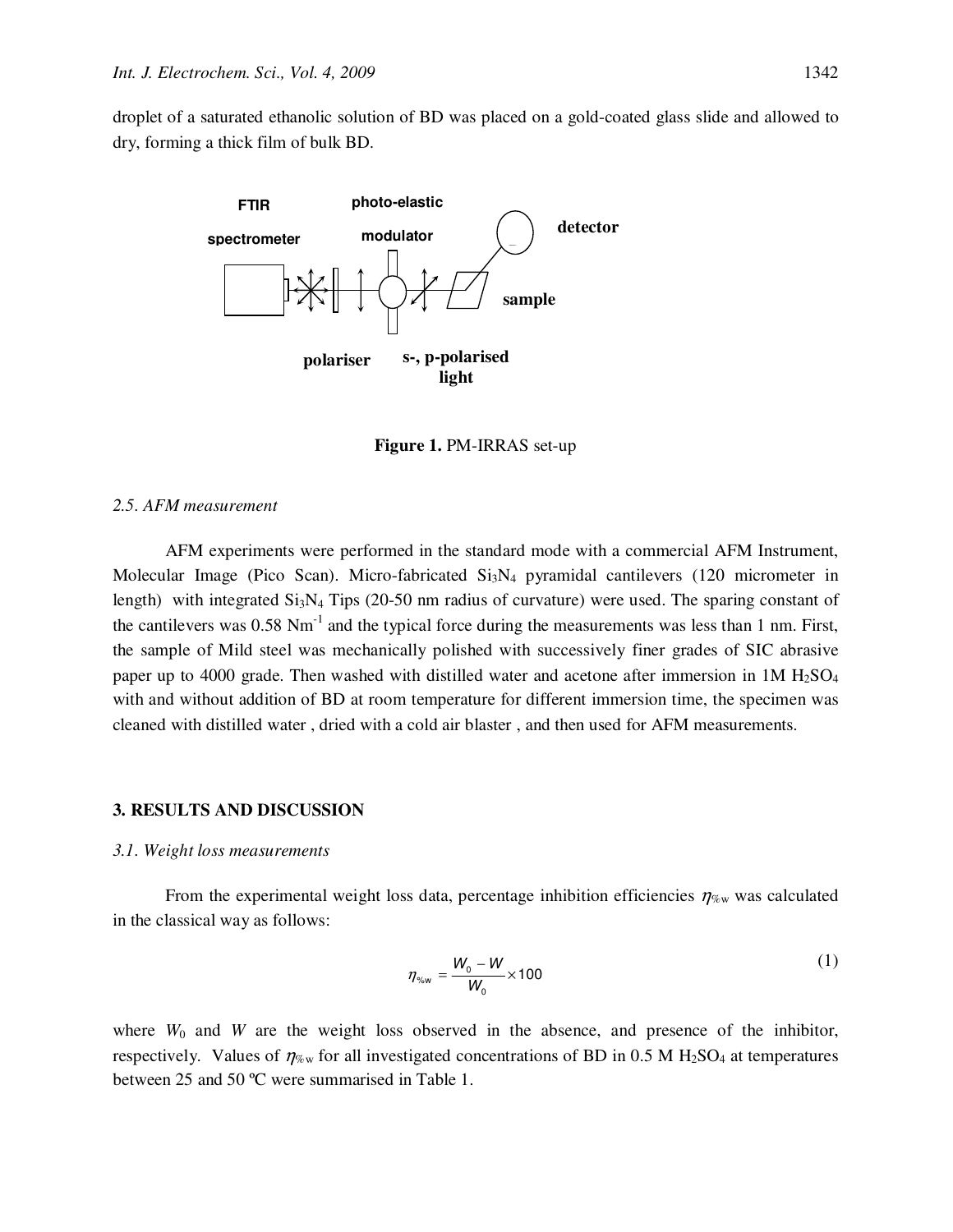| Table 1. |                      |      |      |      |
|----------|----------------------|------|------|------|
| T (°C)   | $c_{\text{BD}}$ (mM) |      |      |      |
|          | 0.1                  | 0.5  | 1.0  | 5.0  |
| 25       | 50.0                 | 91.3 | 96.2 | 98.2 |
| 30       | 58.5                 | 92.4 | 97.5 | 97.1 |
| 40       | 73.0                 | 93.5 | 95.2 | 96.8 |
| 45       | 76.0                 | 88.0 | 96.0 | 96.1 |
| 50       | 84.0                 | 83.0 | 93.5 | 95.0 |

**Table 1.** Percentage inhibition efficiencies  $\eta_{\text{w}}$  from weight loss measurements

For BD concentrations between 0.5 and 5 mM, efficiencies up to 98% and not less than 83% are observed at all investigated temperatures. Further, it is observed that with increasing temperature, a decrease in efficiency occurs, though not very pronounced. These results indicate that, conversely from what is claimed in [21], considerable inhibition efficiencies can be realised using symmetrical acetylenic compounds. The  $\eta_{\%w}(T)$ -behaviour is commonly observed with inhibitors that act through adsorption at the metal|electrolyte interface.

More peculiar is the behaviour found for the lowest inhibitor concentration considered here  $(c_{BD} = 0.1 \text{ mM})$ , for which an inverse variation of  $\eta_{\%w}$  with temperature is observed. Although it is somewhat premature to try and explain this finding based on the information available at this point, this observation seems to suggest that a number of competing processes take place on the iron surface.

The weight loss experiments being carried out over a period of 6 hours, the inhibition efficiencies in Table 1 necessarily represent average values over this period. To allow more instantaneous corrosion rate determinations, and to support the weight loss data, short-term impedance measurements were carried out.

#### *3.2. Electrochemical impedance*

Inhibition efficiencies  $\eta_{\%Z}$  in the present case was calculated through the following expression:

$$
\eta_{\%Z} = \frac{R_{\text{ct0}}^{-1} - R_{\text{ct}}^{-1}}{R_{\text{ct0}}^{-1}} \times 100 = \frac{R_{\text{ct}} - R_{\text{ct0}}}{R_{\text{ct}}} \times 100
$$
\n(2)

where  $R_{\text{ct0}}$  and  $R_{\text{ct}}$  are values of the charge transfer resistance [ $\Omega$  m<sup>2</sup>] observed in absence and presence of inhibitor, respectively. The values of  $R<sub>ct</sub>$  were obtained from short-term impedance measurements, which were carried out during a period of one hour [19].  $R_{\text{ct0}}$  was determined as soon as  $E_{\text{ocp}}$  reached a stable value ( after about10 min). Longer delays in the uninhibited case led to decreasing values of the charge transfer resistance, which can logically be ascribed to an equivalent increase of true electrode surface area following a roughness increase due to the ongoing corrosion.

Fig. 2 shows the evolution of  $R_{ct}$  during the first hour of immersion, whereas Fig. 3 presents the corresponding evolution of the inhibition efficiency, calculated from Eqn. 2. For the three highest BD-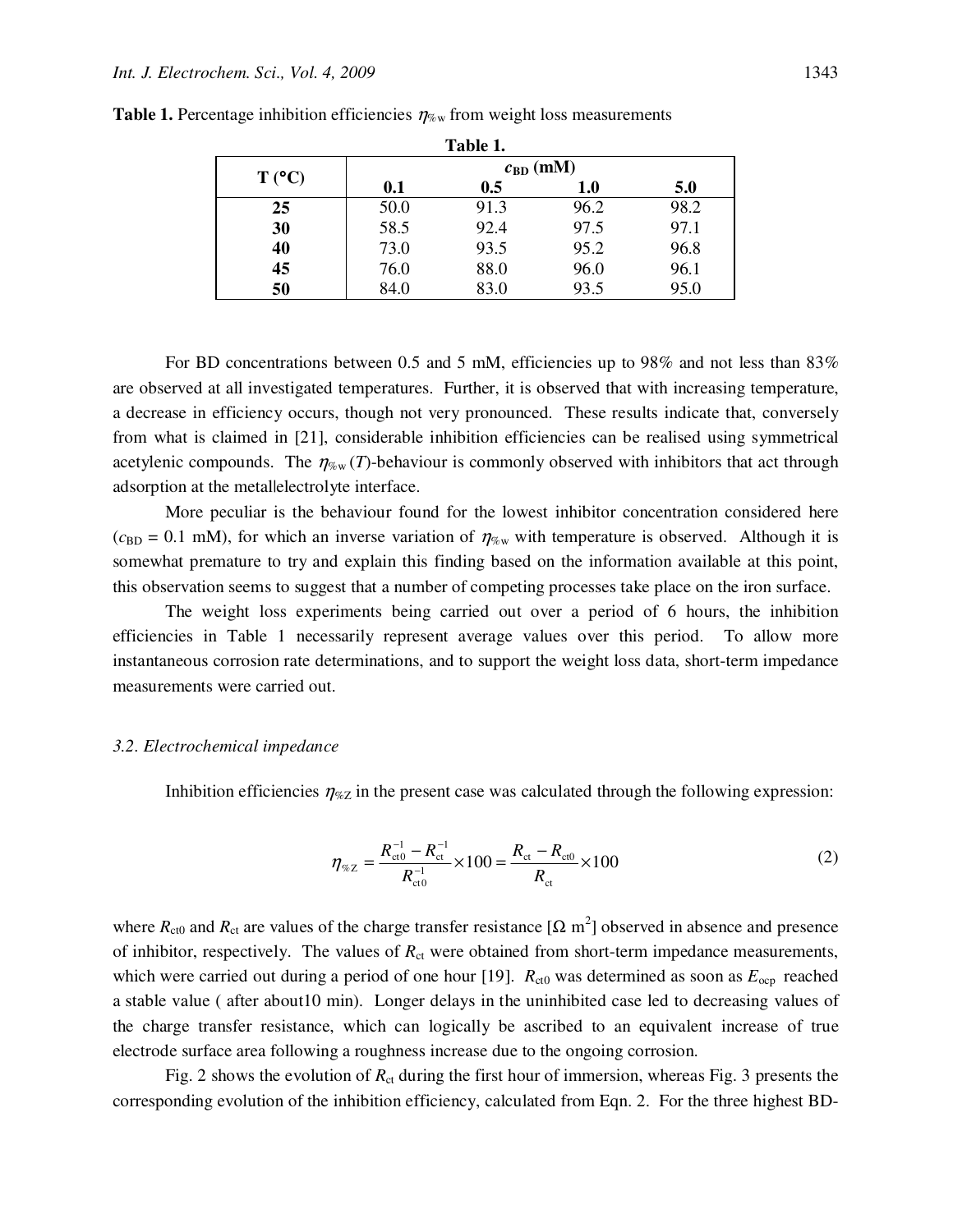concentrations, very similar patterns in  $R_{ct}(t)$  are observed, although obviously the numerical values differ largely between the different cases. In each of these diagrams,  $R_{ct}$  sets off at a relatively low value (possibly a single characteristic value per concentration), after which an increase towards a stable value takes place. As the temperature is higher, the difference between the initial and final  $R<sub>ct</sub>$ values decreases.



**Figure 2.** Evolution of charge transfer resistance upon immersion of mild steel in 0.5 M  $H_2SO_4 + x$ mM BD, at different temperatures

For the lowest concentration, again a different behaviour is observed. The increase of  $R<sub>ct</sub>$  does not take place until a certain delay, and at 25 ºC, not considerable evolution occurs during the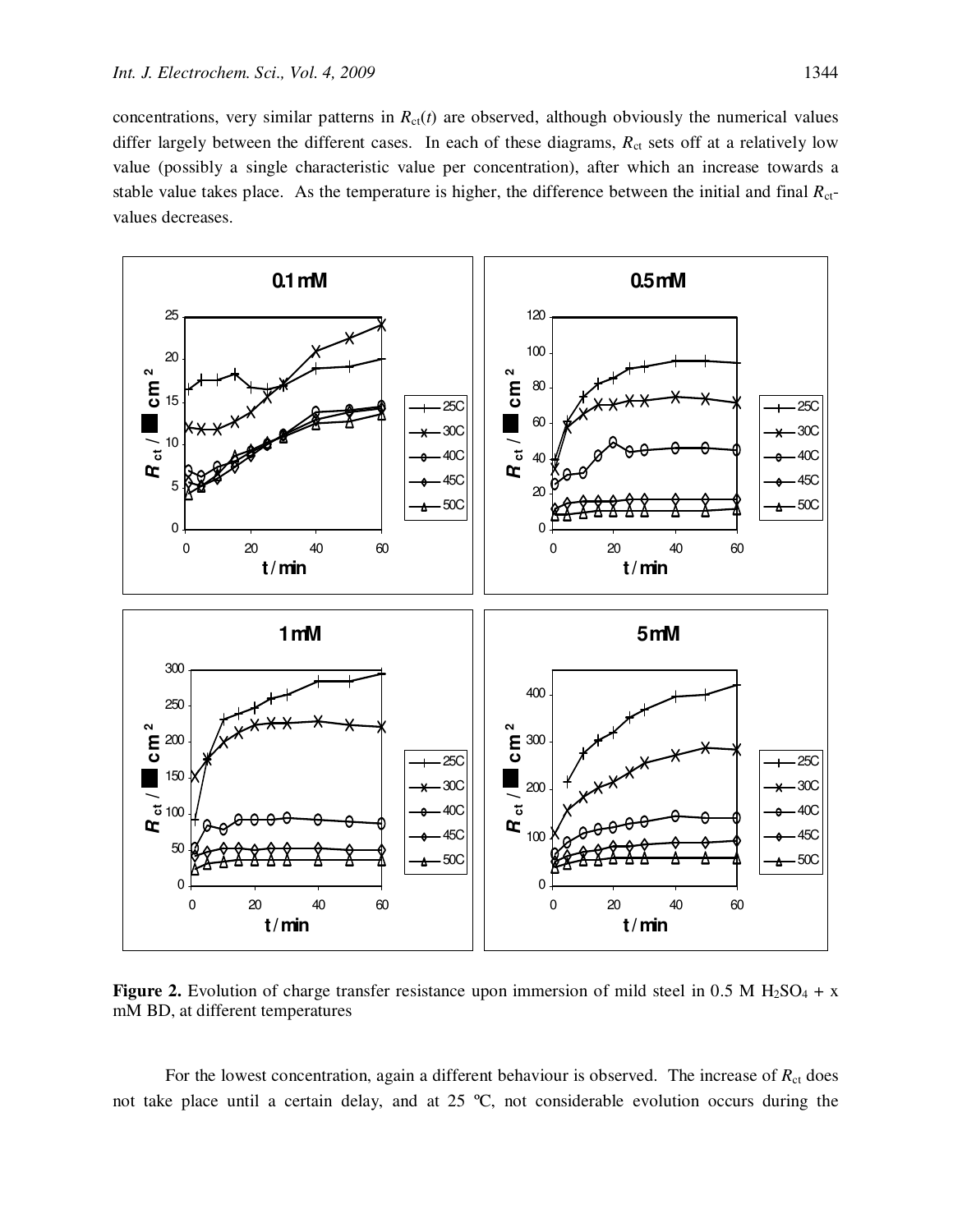experiment. From Fig. 3, it is also clear that the impedance data confirm all observations that were based on the weight loss measurements, in the previous paragraph.



**Figure 3.** Evolution of corrosion inhibition efficiency upon immersion of mild steel in 0.5 M H<sub>2</sub>SO<sub>4</sub> + *x* mM BD, at different temperatures

Fig. 2 shows a typical set of complex plane plots of mild steel in  $0.5M H<sub>2</sub>SO<sub>4</sub>$  in the absence and presence of various concentrations of the BD .In these spectra, variation of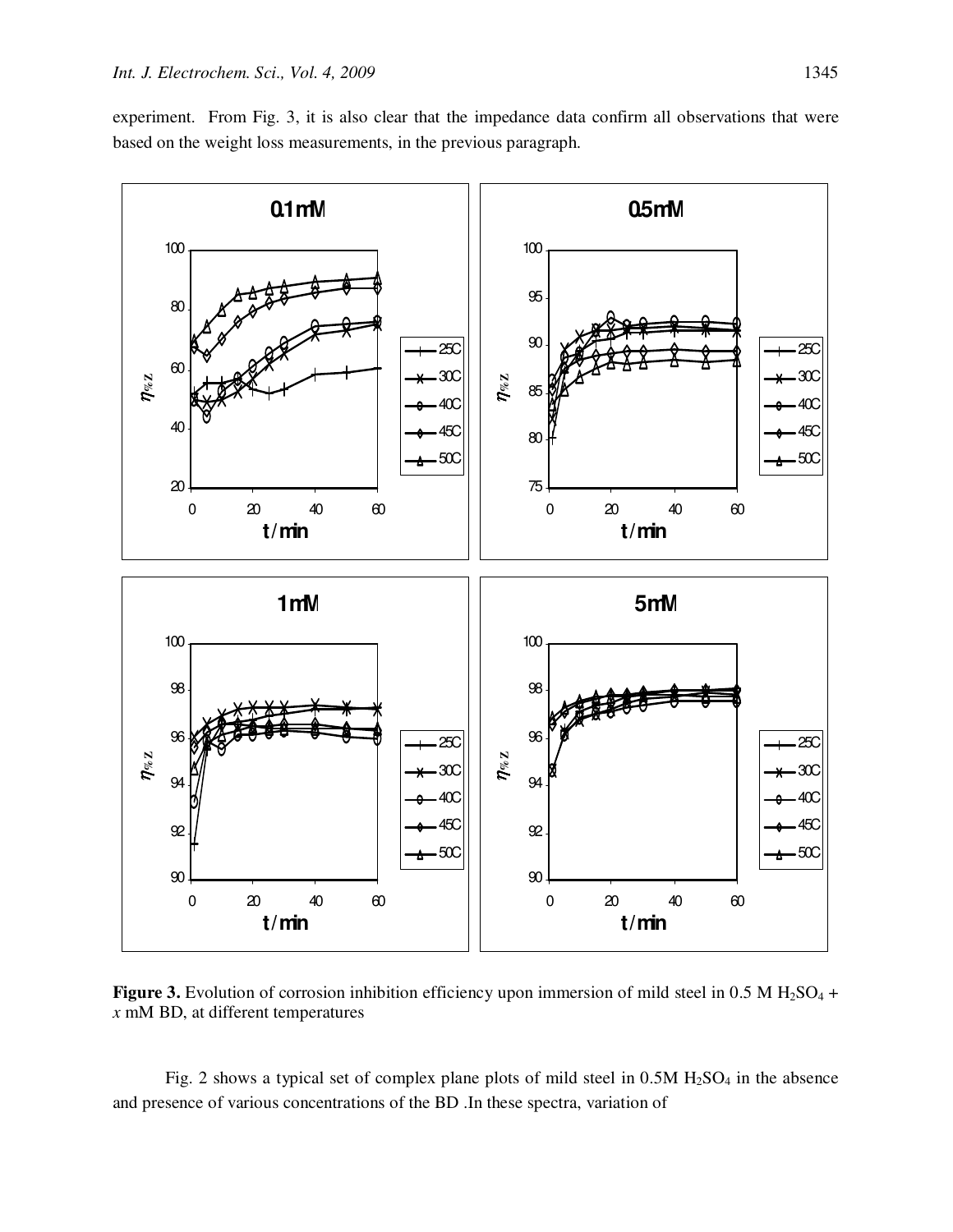Impedance response of mild steel after addition of the 2-BD to the acid media is remarkable. Increasing the concentration of the inhibitor caused the values of charge transfer resistance to shift to elevated amounts and this trend is truthful for the three studied Schiff bases.

Fig.3 shows Bode plots of mild steel in 0.5M H<sub>2</sub>SO<sub>4</sub> containing different concentrations of BD. Occurrence of one inflexion point in the Bode plots indicated that there was one time constant in the corrosion reaction. The small deviations of phase angle from 90 and of the slope in the impedance modulus plot from 1 expresses that the system did not behave like an ideal capacitor.

## *3.3. PM-IRRAS*

The PM-IRRAS spectrum for bulk BD is shown in Fig. 4a. Fig. 4b shows the spectra of the film formed on a mirroring mild steel surface after 30 minutes, 1.5 and 24 hours of exposure to 0.5 M sulphuric acid containing 5 mM BD. No reflection-absorption bands are observed after 30 minutes immersion. Exposure for 1.5 hours shows the gradual emergence of spectral features, resulting in clear absorption peaks after 24 hours.



**Figure 4.** PM-IRRAS spectra for (a) bulk BD and (b) the surface film on mild steel after exposure to  $0.5$  M H<sub>2</sub>SO<sub>4</sub> + 5 mM BD for times up to 24 h

Comparison of the spectrum after 24 hours of exposure with the bulk BD spectrum reveals a close similarity, as mostly differences in relative band intensities seem to occur. The most prominent IR absorptions for the surface film on iron are found at wave numbers around 1015 (C-O) and 1240- 1360-1470 (CH<sub>2</sub>) cm<sup>-1</sup> [22]. Bands characteristic for acetylenic groups (expected around 3290, 2120) and  $645 \text{ cm}^{-1}$ ) were not observed on the iron surface, but were rather faint in the bulk BD spectrum anyhow. The relatively strong band around  $1130 \text{ cm}^{-1}$  may well be caused by sulphate ions, either specifically adsorbed on the surface or as a ferrous/ferric precipitate.

An important deduction from the infrared behaviour as a function of exposure time is that apparently, the surface film requires much more than one hour to reach a stationary state, as suggested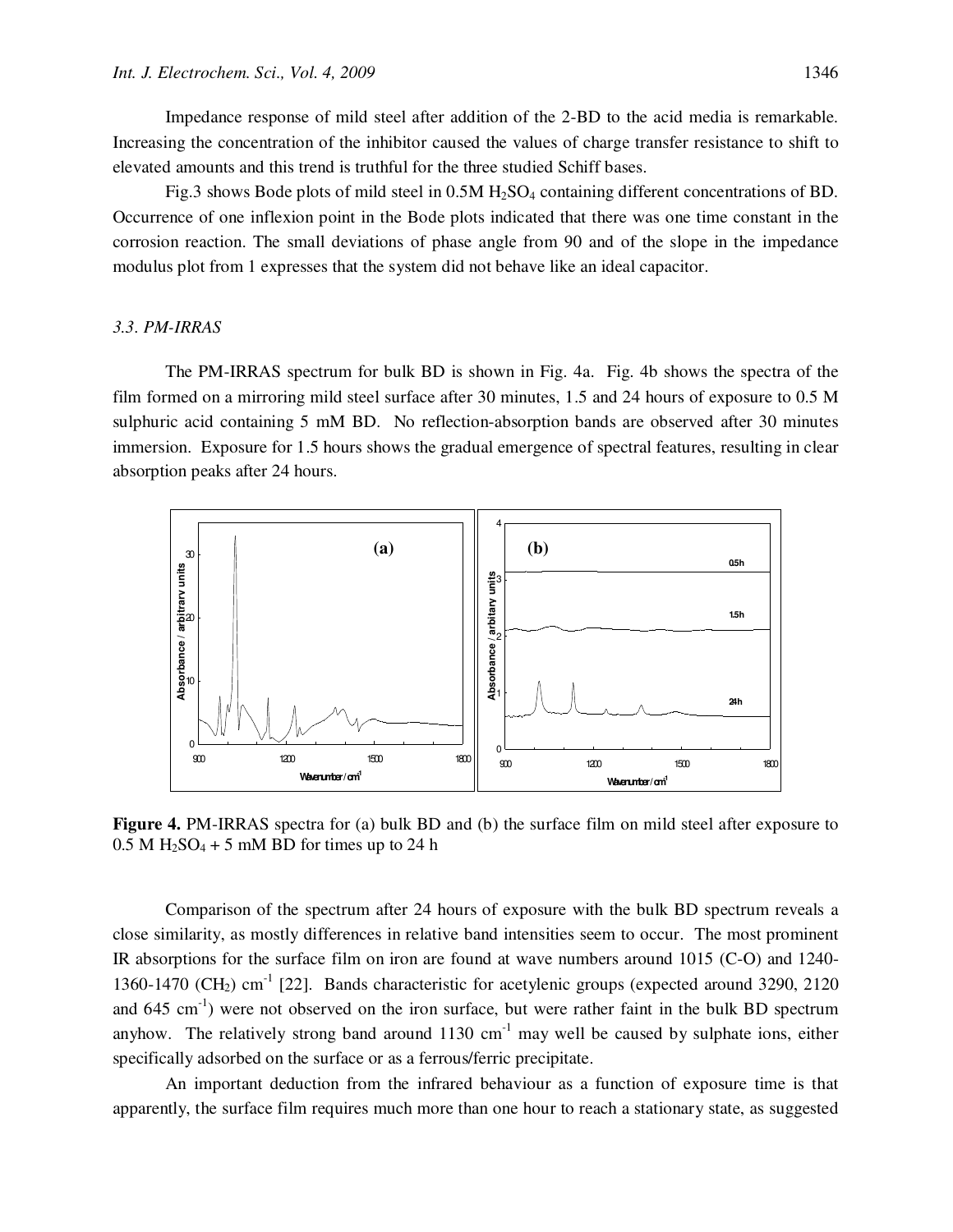by the electrochemical data presented above. Several explanations can be formulated, but further experiments, which will include ellipsometry and multiple reflectances FT-IR, are required to settle the matter.

A first possibility is that a compact interfacial layer is formed relatively quickly, which largely determines the impedance behaviour (through the electrochemically active surface area). A further slow growth of a much more porous layer would then be much more obvious from a spectroscopic observation than from the electrochemical behaviour. A more detailed analysis of impedance data should reveal this if applicable, as can theoretically be shown [23].

A second possibility is that the surface layer is indeed formed within the first hour of metal exposure, but that the molecular orientation or the bonding within the layer is such that no efficient interaction with the infrared light occurs. Upon increasing exposure, a slow rearrangement may take place within the surface layer, now resulting in a more IR-active film, but not necessarily affecting the electrochemical features.

## *3.4. AFM*

The atomic force microscopy (AFM) provides a powerful means of characterization the microstructure [24-25]. Fig.5 and Fig.6a show the surface structure image of mild steel in 0.5 mol  $L^{-1}$ H2SO4 solution with 5 min immersion time and in the present of 10 mmol BD with 30 min immersion respectively. Fig. 6b illustrates the corresponding three dimensionall AFM images. As can be seen from this Fig.5, the corrosion of mild steel samples in the absence of inhibitor appeared relatively uniform in general and some part to a low-mound-like structure. The image is quite different from the pitting corrosion image [26].



**Figure 5.** AFM images of surface topography in  $0.5$  M  $H_2SO_4$  in the absence of BD after 10 min. immersion time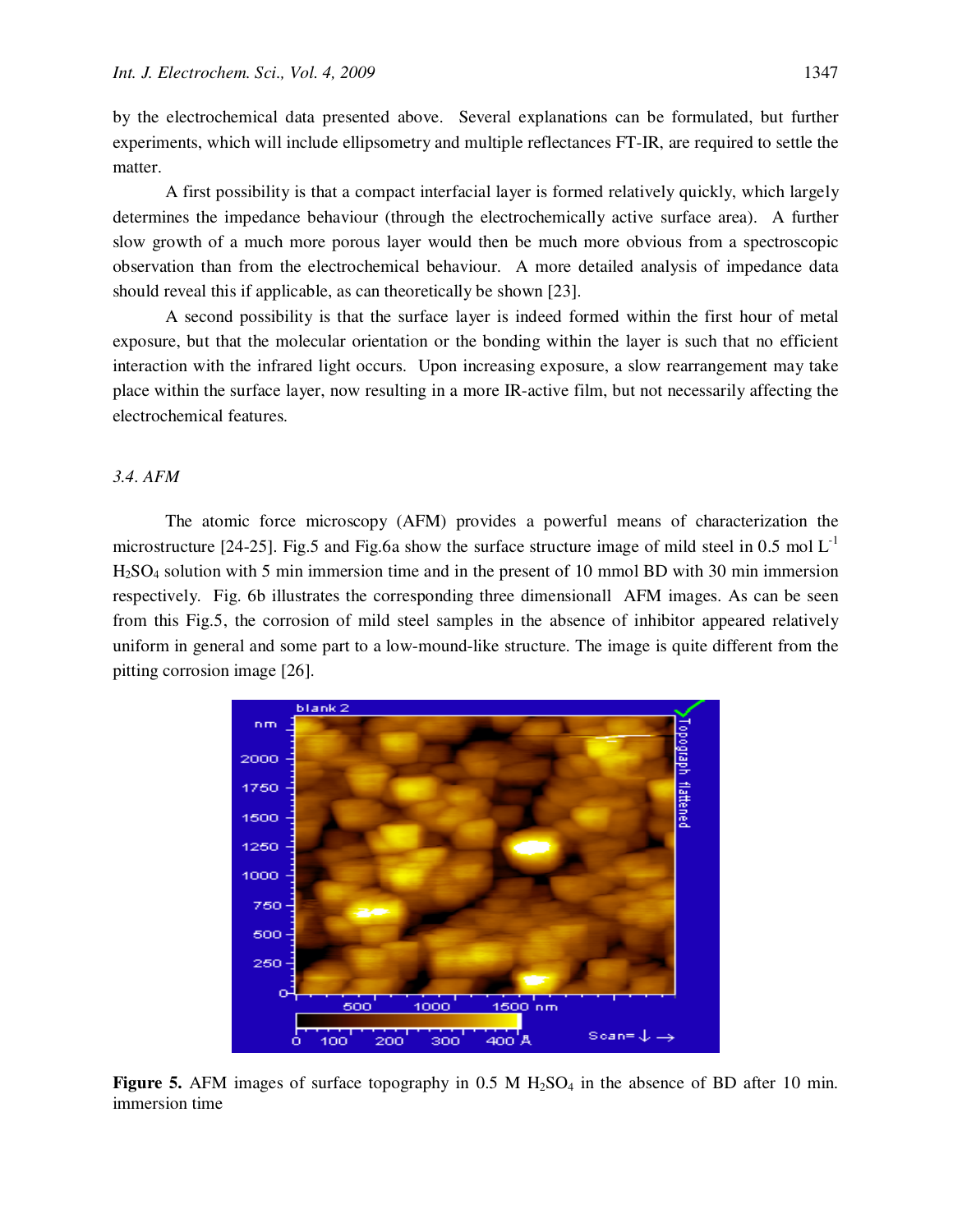

**Figure 6.** a) AFM images of surface topography in  $0.5$  M  $H_2SO_4$  in the presence of 10 mmole BD after 30 min immersion time. b) The corresponding three dimension AFM images.

However, in the presence of 10 mmole BD, the surface becomes more flat and compact. Also the analysis of data in f Fig. 6 shows that the layer height values approximately are 200 and 100 nm, respectively Thus the corrosion of mild steel decreases after adding BD in H<sub>2</sub>SO<sub>4</sub>.

In the presence of BD, the surface porosity and the corrosion rate are very lower than those in the absence of BD. This is due to adsorption of the BD on the surface, so the roughness of surface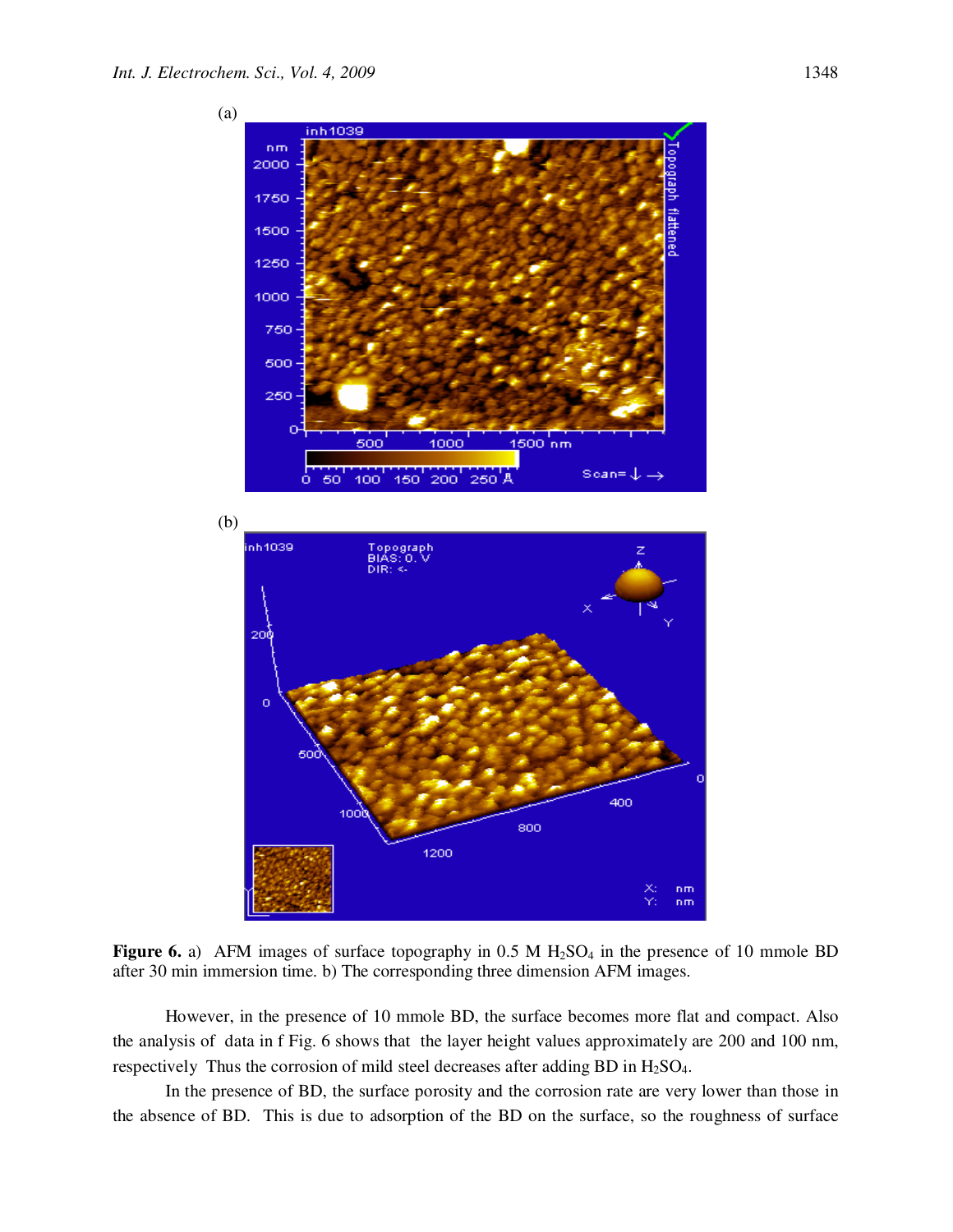very low. Comparison of Fig. 5 and 6 clearly shows that the corrosion degrees of mild steel decreases in the presence of BD. Fig. 6 shows the spherical or bread-like particle appearance on the surfaces, which do not exist in the Fig.5. Therefore, it may be concluded that these particles are the adsorption film of the inhibitor BD which efficiently inhibits the corrosion of mild steel. These results have been supported via PM-IRRS experiments on Fe corrosion in sulphuric acid and in the presence of BD which showed that in the  $H_2SO_4$ , the Fe atoms are irreversibly moved out by a simple dissolution into the acidic electrolyte and a more complex dissolution precipitation mechanism leads to pitting corrosion. Conversely, the inhibiting media (BD) are characterized by low surface changes, so the atoms are weakly displaced and the oxidation–reduction phenomenon is reversible, on the other hand, B.D has been identified as an inhibitor by precipitation mechanism leading to the formation of thin passive deposit on the metallic surface

As a consequence, further investigations are in progress in order to improve the quality and resolution of AFM images by developing new polishing procedures or by working on mono crystalline substrates.

## **4. CONCLUSIONS**

The inhibitive performance of 2-butyne-1,4-diol (BD) on the sulphuric acid corrosion of mild steel was determined by weight loss and electrochemical impedance measurements. It was found that inhibition efficiencies upto 98 % could be obtained, identifying the considered diol as quite an effective inhibitor. The introduction of BD into 0.5M H2SO4 solution results in the formation of a thin inhibitor film on the mild steel surface, which causes the decrease surface roughness and effectively protects mild steel from corrosion.

Short-term impedance data indicate that on the level of the metal electrolyte interface, a steady state is reached within the first hour of the metal exposure to BD-inhibited 0.5 M sulphuric acid. PM-IRRAS data, on the other hand, suggest that the film formation on the metal surface is a slow process, and that a steady state is not achieved until several hours after immersion. Both findings may be reconciled by assuming the metal-film interface reaches its final structure fast, and that growth of a much more porous over layer continues for much longer. Alternatively, a slow rearrangement within the surface layer, yielding a more IR-active film, may explain these observations.

#### ACKNOWLEDGEMENTS

The Author gratefully acknowledges the member of Richard Nichols SPM laboratory in Liverpool University and warmly appreciates the assistance of Dr. S.F.L. Merten (Belgium).

#### **References**

- 1. M.G. Hosseini, M. Ehteshamzadeh, T. Shahrabi, *Electrochim. Acta, 52* (2007) 3580.
- 2. M.G. Hosseini, S.F.L. Mertens, M. Ghorbani, M.R. Arshadi, *Mater. Chem. Phys*, 78 (2003) 800.